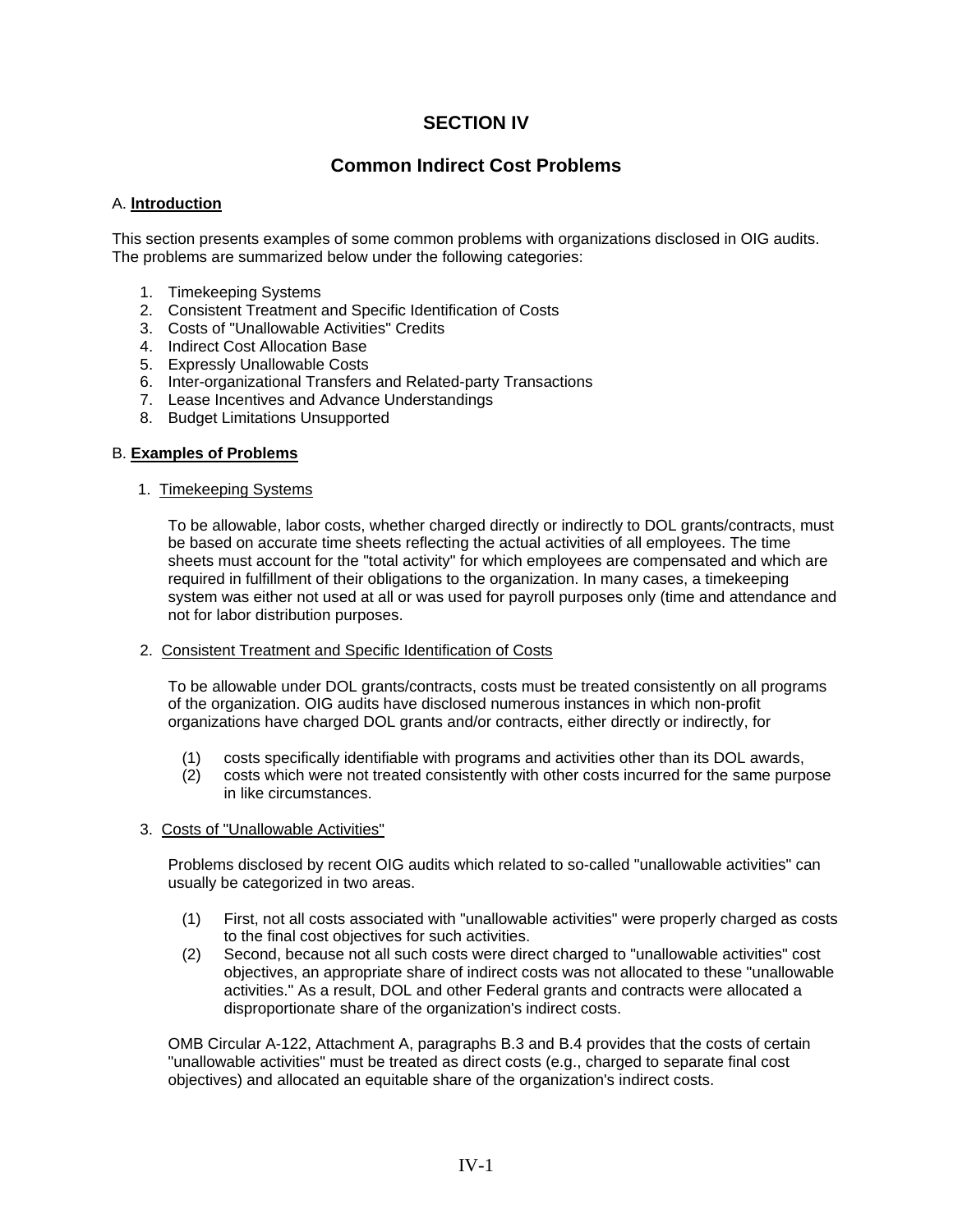Examples of unallowable activities include: services to members, maintenance of membership rolls, public relations, lobbying, and fund raising.

Even if an organization's own activities, non-DOL/non-government grants and/or contracts provide for little or no reimbursement of indirect costs, the full share of indirect costs must be allocated to such grants/contracts in accordance with OMB Circular A-122, Attachment A, paragraph A.4.b., which states that any costs allocable to other cost objectives may not be shifted to a Federal award to "overcome funding deficiencies."

# 4. Credits

OIG audits have disclosed that a number of non-profit organizations failed to reduce the total costs claimed under DOL grants/contracts by the amount of credits applicable to costs charged either directly or indirectly to the DOL grants/contracts. These credits were generated through various transactions, including fees for conferences held for the benefit of DOL programs, building rental operations, insurance credits or adjustments, data processing and office services performed for others, etc.

All receipts, refunds and adjustments applicable to direct costs charged to DOL grants/contracts must be credited to the DOL grants/contracts and those applicable to indirect costs must be credited to the appropriate indirect cost pools.

### 5. Indirect Cost Allocation Base

To meet the benefits received test, the allocation base must allocate indirect costs to all programs equitably. To ensure that this test is met, organizations must continuously evaluate whether the allocation base elements among all of its programs is proportionate to the benefits to be received from the indirect costs.

Many organizations use total direct personnel costs (salaries/wages, plus fringe benefit costs) as the allocation base to allocate indirect costs to their grants/contracts and other programs. Another cost allocation base commonly used is modified total direct costs.

In most instances, one of the above bases may allocate indirect costs in reasonable proportion to relative benefits received by the various cost objectives. In some cases, they may result in allocating a disproportionate share of the organizations' indirect costs to DOL grants. Use of an inappropriate base which does not allocate indirect costs on the basis of relative benefits received could result in substantial questioned costs.

### 6. Expressly Unallowable Costs

Indirect costs that are "expressly unallowable" are spelled out in OMB Circular A122, Attachment B, Selected Items of Cost. Common examples of expressly unallowable indirect costs include:

**Contributions** Entertainment costs Fund raising Lobbying Professional service costs Public information service costs Bad Debts Legal Costs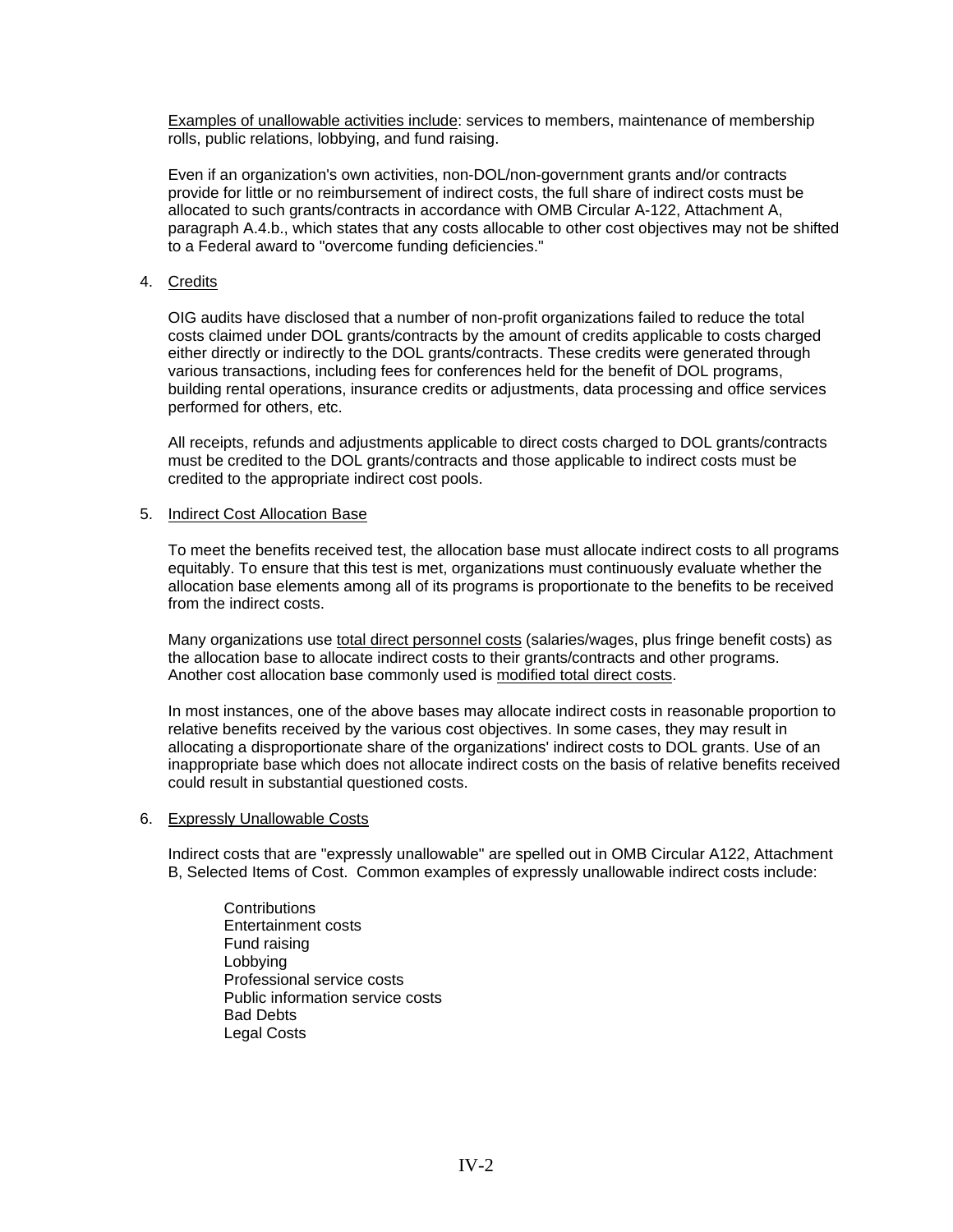# 7. Inter-Organizational Transfers and Related-Party Transactions

Supplies and services acquired from affiliates, related parties, and organizations under common control, must be based on the actual costs of the organizations providing the supplies and services. No profit should be included.

OIG audits disclosed that some organizations charged directly or indirectly to DOL grants/contracts, the "costs" of supplies and services which included "profits" and/or other markups added by the affiliates, related parties and/or organizations under common control.

## 8. Lease Incentives and Advance Understandings

To be allowable, costs related to building or office leases must comply with OMB Circular A-122, Attachment A, paragraph A.2. In addition, a net present value (NPV) computation must be made to ensure that the present value of the total allowable lease expense does not exceed the total present value of the lease payments a grantee/contractor makes to its lessor. Also, non-profit organizations should enter into advance understandings with DOL with regard to capital leases and gains to be realized under capital leases in accordance with Attachment A, paragraph A.6.

In times of an oversupply of office space in certain metropolitan areas, developers/ owners may offer various incentives to prospective tenants to get them to sign long term leases, including substantial cash payments. OIG audits disclosed that nonprofit organizations are not accounting for the lease incentives in accordance with generally accepted accounting principles (GAAP), nor are they computing rent expense utilizing the NPV concept.

## 9. Budget Limitations

Non-profit organizations must adhere to any budget limitations incorporated into their grants/contracts. DOL grants/contracts limit reimbursements to grantees/contractors by incorporating a special clause titled "Budget Line Item Flexibility." This clause provides that no single line item of direct cost shall be increased or decreased in excess of 20 percent of the budget provided the total estimated cost of the grant/contract is not exceeded. The clause further provides that no increase in wages, salaries, and fringe benefits line items (including the mixture, number of hours or wages of personnel paid under the grant/contract) is permitted without the prior review and approval of the DOL Grant/Contracting Officer.

If a contract/grant specifically includes a ceiling rate(s), the indirect cost rate(s) or amount(s) which are indicated in the organization's indirect rate cost agreement, will be subject to the ceilings stipulated in the contract/grant agreement. The ceiling rate or the rate(s) cited in the organization's indirect rate cost agreement whichever is lower, will be used to determine the maximum allowable indirect cost on the contract or grant agreement.

The grantee/contractor must submit a proposal to establish a final rate within six months after their fiscal year end. Billings and charges to Federal awards must be adjusted if the final rate varies from the provisional rate. If the final rate is greater than the provisional rate and there are no funds available to cover the additional indirect costs, the organization may not recover all indirect costs. Conversely, if the final rate is less than the provisional rate, the organization will be required to pay back the difference to the funding agency.

### 10. Unsupported Costs

To be allowable, all direct costs and indirect costs must be adequately supported by source documentation which clearly shows the purposes and circumstance of the cost incurred. For example, canceled checks, credit card invoices and travel agents' invoices alone are not sufficient to determine whether the costs are chargeable as direct costs or indirect costs, and whether DOL grants/contracts received the benefit of the cost incurred.